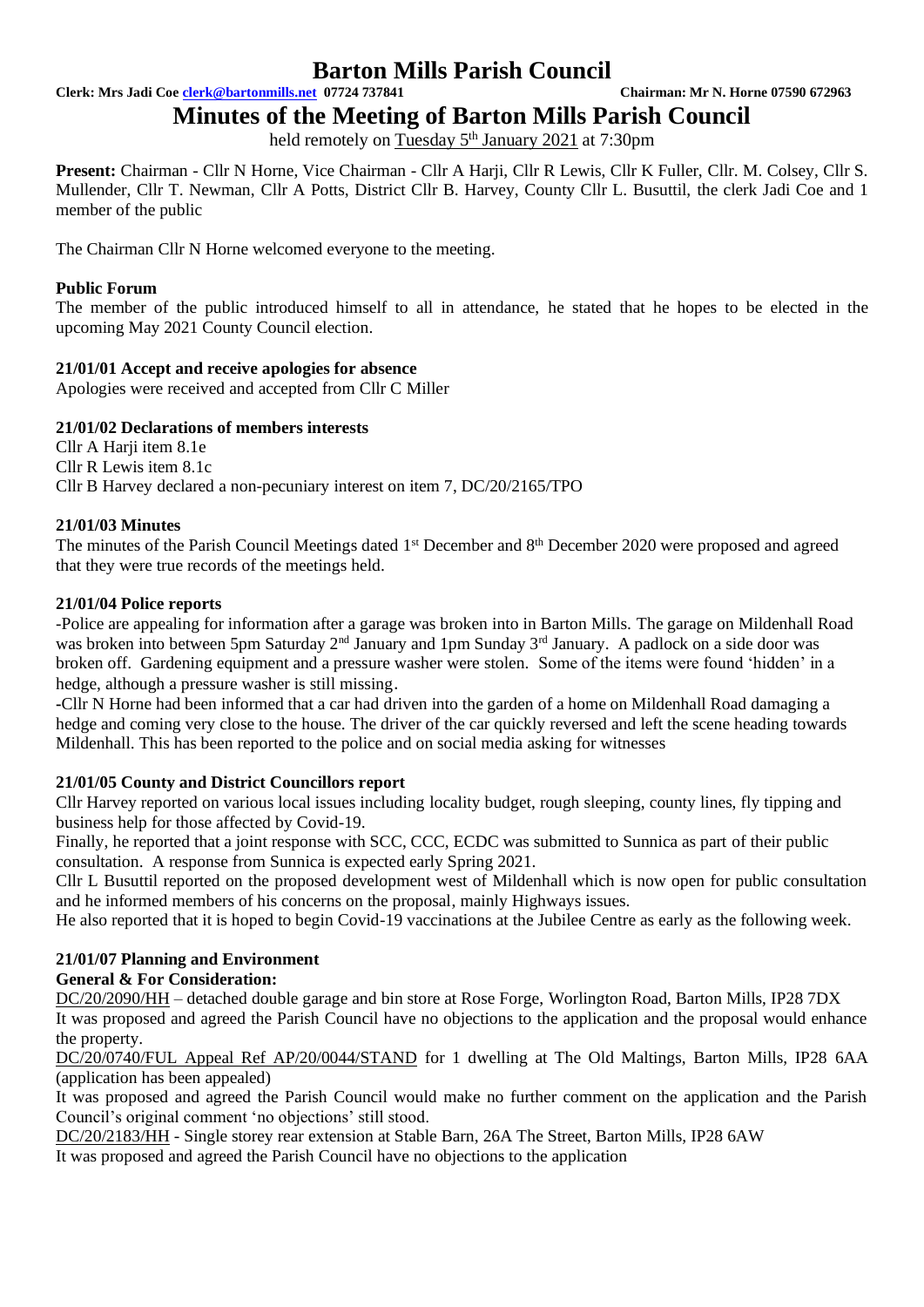**Clerk: Mrs Jadi Coe [clerk@bartonmills.net](mailto:clerk@bartonmills.net) 07724 737841 Chairman: Mr N. Horne 07590 672963 Tree Applications (for information only):**

# DC/20/2165/TPO

Proposal tree preservation order - one Horsechestnut (T1 on plan and on A1 on order) overall crown reduction by up to five metres, one Ash (T2 on plan and on A1 on order) fell, one Pear (T3 on plan and on A1 on order) overall crown reduction by up to three metres at 13 The Street, Barton Mills, Suffolk, IP28 6AW

**Applications awaiting West Suffolk decision and pending appeals:**

None

#### **Decided/approved (for information only):**

DC/19/2448/LB – Listed building consent for s subdivision of existing unit to create 2 self-contained flats and orangery on west elevation, at The Manor, Newmarket Road, Barton Mills, IP28 6BL – *approved 2nd December 2020* DC/19/2447/FUL – Planning application, orangery on west elevation, at The Manor, Newmarket Road, Barton Mills, IP28 6BL - *approved 2nd December 2020*

DC/20/1568/HH – (i) two storey side extension (ii) single storey rear extension (iii) front porch (iv) alterations to front drive at 40 Church Meadows, Barton Mills, IP28 6AT (re-consultation now includes point *– approved 11th December 2020*

DC/20/1810/HH - a. Removal of dormer windows, re-tiling and insertion of rooflights b. Altered window

openings, including installation of Juliet balcony c. replacement windows and doors d. render and boarding to external elevations e. porch to side elevation at Staunch House, The Street, Barton Mills, IP28 6AA *– approved 11th December 2020*

#### **Parish Council Planning Policy**

A need for a Parish Council Planning Policy or Statement was discussed.

A policy could include village vision going forward, what land is available and suitable, timeline of possible development, and type of development, this policy would be similar to a Neighbourhood Plan which other local parishes are currently putting together for their own parish.

It was also suggested a list of questions/points to help the Parish Council determine comments on planning applications in the village, e.g. access, infrastructure, appearance.

It was agreed to email the clerk with suggestions and ideas on what the statement or policy could contain and this can be collated in preparation for the next meeting.

#### **21/01/08 Clerk's Report, Matters Arising from the Minutes of the Last Meeting and Correspondence**

The clerk informed members that there were no matters to report on that are not included elsewhere on the agenda.

#### **21/01/09 Parish Matters**

21/01/9.1 Site and planning proposals

a) Exception site on Newmarket Road update

A new proposed Block Plan was received from Havebury and distributed to all members.

It is hoped that Havebury can submit a pre-application late January/early February, Comments from West Suffolk Planners would then be considered and then a public consultation could be held.

b) Suffolk County Council land proposal update

It was reported that the clerk contacted Rob Hancock at SCC as agreed at the December meeting stating: *The Parish Council would also like to inform you that they do not object in principle to the development on the SCC land but if you would like the Parish Council's support, we will require an updated site plan which is more likely to be accepted and commercially viable.*

No response has been received. It was agreed to request an update each month

c) Land on Newmarket Road site proposal update

It was reported that the clerk contacted the land agent as agreed at the December meeting stating: *The Parish Council would agree in principal that the land could be developed as shown in the previously provided site plan, however the Parish Council would not like a high-density development and therefore ask that no more dwellings are included than are already on the draft site plan.*

The land agent responded to this and asked for confirmation in writing and confirmed that no more dwellings would be added.

d) Update on site included in the West Suffolk Local Plan - land at the end of Grange Lane (WS015 and WS016) It was reported the clerk responded to the Local Plan as agreed at the December meeting with the following comments: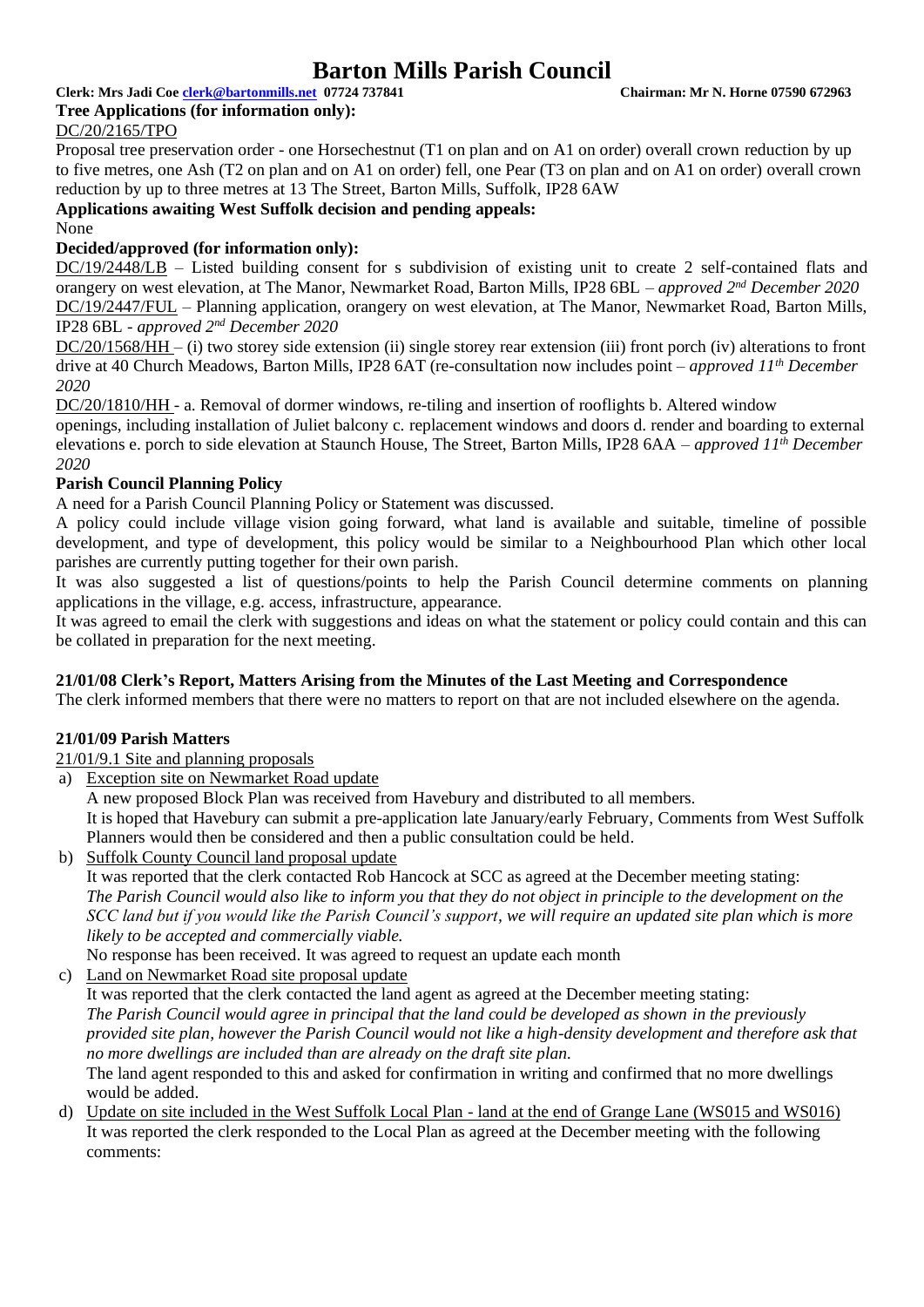#### **Clerk: Mrs Jadi Coe [clerk@bartonmills.net](mailto:clerk@bartonmills.net) 07724 737841 Chairman: Mr N. Horne 07590 672963**

*The Parish Council are against the inclusion of site WS015 and WS016 within the local plan. This Parish Council came to this decision based on that Grange Lane would not be able to support the additional traffic use which would come from any housing development on this land.*

e) Update on site included in the West Suffolk Local Plan – land West of Church Lane (WS017) It was reported the clerk responded to the Local Plan as agreed at the December meeting with the following comments:

*The Parish Council support the inclusion of site WS017 within the local plan. The Parish Council believe this is a reasonable site for housing development in the village as there is good access to the land from Church Lane or Newmarket Road* 

f) Update on site included in the West Suffolk Local Plan – land rear of 21 Mildenhall Road (WS018) It was reported the clerk responded to the Local Plan as agreed at the December meeting with the following comments:

*The Parish Council support the inclusion of WS018 within the local plan.* 

*The Parish Council feel a low-density development would be reasonable for the site.*

# 21/01/9.2 Maintenance of Assets

a) Lighting

It was reported that quotes had been requested to supply and install new street lights as identified by Cllr A Harji and Cllr K Fuller.

Once quotes have been received the Parish Council can determine an order of priority to replace street lights. b) Play park

It was reported that the quotes agreed at the December meeting have now been accepted and once a delivery date for items from Proludic have been received Eastern Play Services can be informed to schedule the work.

21/01/9.3 Covid-19 update and issues in the Parish

The new government restrictions were discussed.

21/01/9.4 SID Rota

The rota was agreed to March 2021

21/01/9.5 Request to tidy islands at Chestnut Close and new Barton Mills sign

It was reported that the land owners, Suffolk County Council have given permission to install a sign as long as Suffolk Highways have no objections. Highways have been contacted but have not yet responded to the request.

The clerk was asked to contact the resident who offered funds to help tidy the islands with an update.

The clerk was also asked to contact Suffolk County Council and ask for an update on new concrete bollards to be erected on Newmarket Road, which were promised to a resident. Cllr N Horne would speak to the resident directly.

21/01/9.6 Restructure of the River Lark

Cllr S Mullender reported there would be no update until current government restrictions are lifted

21/01/9.7 Litter issues

It was reported to the Parish Council that residents had concerns of the amount of litter and waste behind the Waffle Shack and that a lot of litter had been picked from Golf Links Road by a volunteer.

Cllr T Newman agreed to take lead on tackling the litter issues in the village, and would report this to the relevant authorities, volunteers or clerk dependant on type and location of the litter.

# **21/01/10**

# **Finance & Policies**

21/01/10.1 Parish Council Bank Balances and Reconciliation from list of Payments and Receipts The clerk reported that at date £3,016 was held in the current account and £26,681 in the deposit account 21/01/10.2 Approve and authorise payment of invoices

|                                                                        | $2.4\mu$ p $2.3\mu$ and $2.5\mu$ |                        |          |            |          |  |
|------------------------------------------------------------------------|----------------------------------|------------------------|----------|------------|----------|--|
| Date                                                                   | Payee                            | Details                | Net      | <b>VAT</b> | Gross    |  |
| $30$ -Dec                                                              | J Coe                            | Salary (incl. 1 hr OT) | 280.50   | 0.00       | 280.50   |  |
| $30$ -Dec                                                              | J Coe                            | Clerk expenses<br>Cler | 112.15   | 17.60      | 129.75   |  |
| $31$ -Dec                                                              | <b>HMRC</b>                      | k PAYE and NI          | 257.80   | 0.00       | 257.80   |  |
| $01$ -Dec                                                              | <b>SCC</b>                       | Allotment rent         | 65.00    | 0.00       | 65.00    |  |
| $14$ -Dec                                                              | Came and Came                    | Insurance              | 1.054.49 | 0.00       | 1.054.49 |  |
| $10$ -Dec                                                              | S Limmer                         | Gardening              | 25.00    | 0.00       | 25.00    |  |
| $31$ -Dec                                                              | <b>SALC</b>                      | Chairmanship Training  | 25.00    | 5.00       | 30.00    |  |
|                                                                        |                                  |                        | 1,819.94 | 22.60      | 1,842.54 |  |
| Clerk Overtime                                                         |                                  |                        |          |            |          |  |
| to be paid along with salary at end of following month<br>See attached |                                  |                        | 4.5      | £14.02     | £63.09   |  |